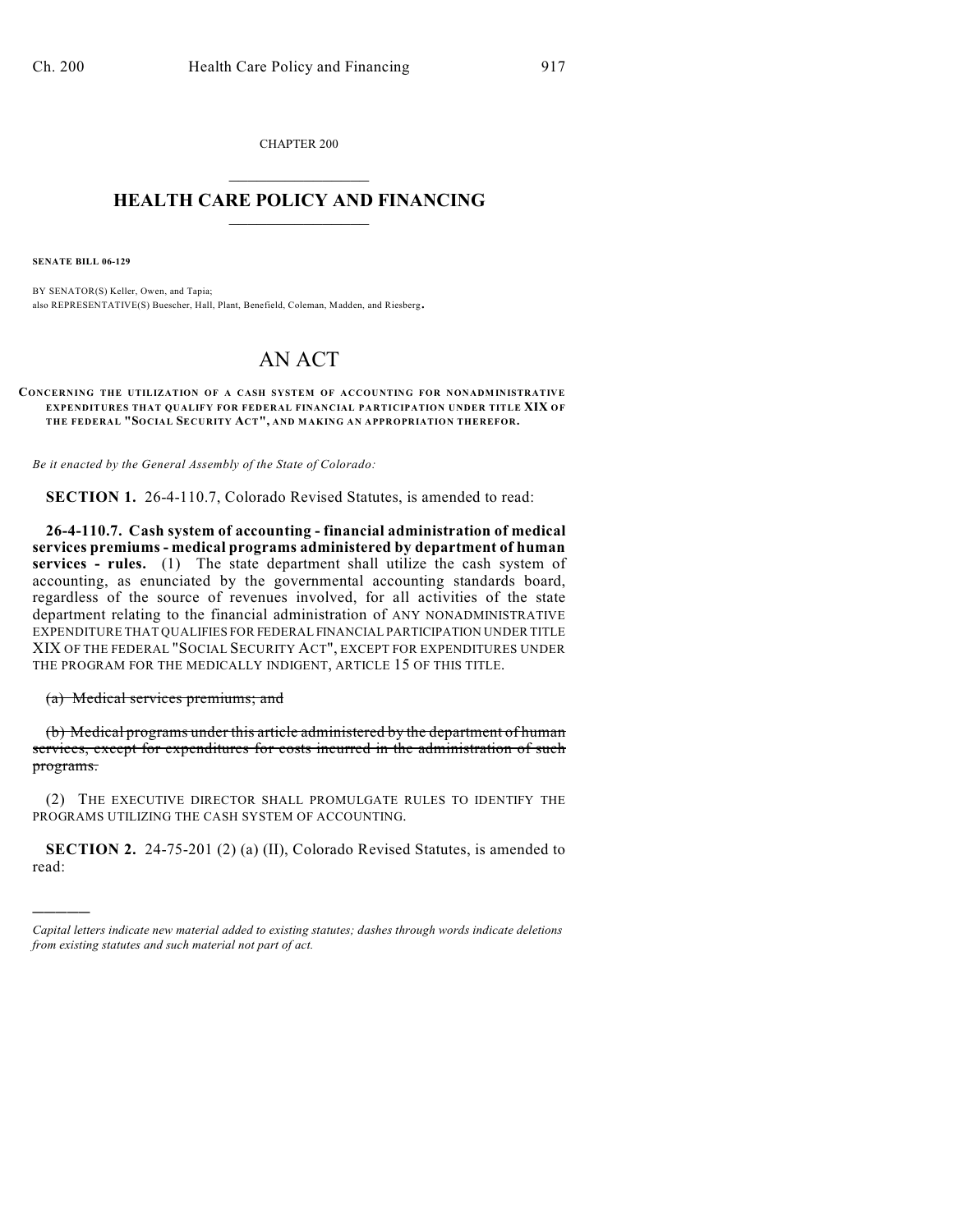**24-75-201. General fund - general fund surplus - custodial moneys.** (2) (a) The general fund surplus shall be determined based upon the accrual system of accounting, as enunciated by the governmental accounting standards board; except that:

(II) General fund revenues shall be restricted only upon the issuance of a commitment voucher to the state controller by the department of health care policy and financing for the payment of a sufficient claim that warrants reimbursement in accordance with the "Colorado Medical Assistance Act", article 4 of title 26, C.R.S., from general fund revenues appropriated for ANY NONADMINISTRATIVE EXPENDITURE THAT QUALIFIES FOR FEDERAL FINANCIAL PARTICIPATION UNDER TITLE XIX OF THE FEDERAL "SOCIAL SECURITY ACT", EXCEPT FOR EXPENDITURES UNDER THE PROGRAM FOR THE MEDICALLY INDIGENT, ARTICLE 15 OF TITLE 26, C.R.S.

(A) Medical services premiums; or

(B) Medical services provided through programs under said act that are administered by the department of human services, except for expenditures for costs incurred in the administration of such programs.

**SECTION 3. Appropriation - adjustment to the 2005 long bill.** (1) For the implementation of this act, appropriations made in the annual general appropriation act to the department of health care policy and financing, for the fiscal year beginning July 1, 2005, shall be adjusted as follows:

(a) The appropriation for other medical services, nurse home visitor program, is decreased by two hundred thirty-one thousand twenty-eight dollars (\$231,028). Of said sum, one hundred fifteen thousand five hundred fourteen dollars (\$115,514) shall be from a transfer of funds from the department of public health and environment from the nurse home visitor program fund created in section 25-31-107 (2) (b), Colorado Revised Statutes, and one hundred fifteen thousand five hundred fourteen dollars (\$115,514) shall be from federal funds.

(b) The appropriation for other medical services, S.B. 97-101 public school health services, is decreased by five million four hundred twelve thousand three hundred thirteen dollars (\$5,412,313). Of said sum, two million seven hundred six thousand one hundred fifty-six dollars (\$2,706,156) shall be from funds certified as representing expenditures incurred by school districts that are eligible for federal financial participation under Medicaid and two million seven hundred six thousand one hundred fifty-seven dollars (\$2,706,157) shall be from federal funds.

(2) For the implementation of this act, appropriations made in the annual general appropriation act to the department of education, for the fiscal year beginning July 1, 2005, shall be adjusted as follows: The cash funds exempt appropriation for assistance to public schools, grant programs and other distributions, S.B. 97-101 public school health services, is decreased by two million seven hundred six thousand one hundred fifty-seven dollars (\$2,706,157). Said sum shall be from medicaid funds transferred from the department of health care policy and financing.